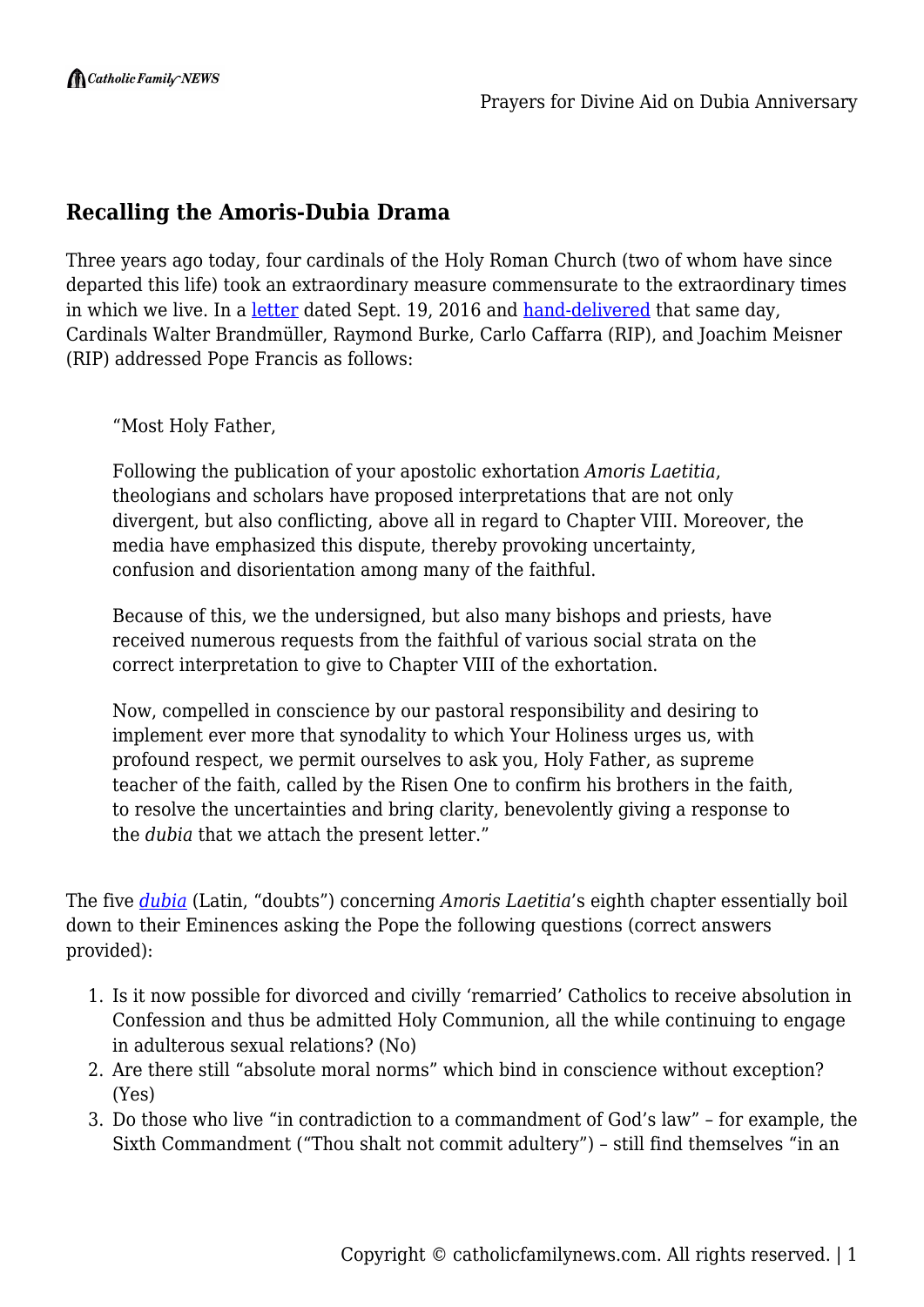objective situation of grave habitual sin"? (Yes)

- 4. Are intrinsically evil acts (like adultery) still intrinsically evil and absolutely forbidden, regardless of one's circumstances or intentions? (Yes)
- 5. Must we still affirm that "conscience can never be authorized to legitimate exceptions to absolute moral norms that prohibit intrinsically evil acts by virtue of their object?" (Yes)

As we can see, the cardinals' *dubia* (questions) concern matters of *basic Catholic doctrine* on faith and morals which any properly catechized Catholic should easily be able to answer. Moreover, one does not need a doctorate in Sacred Theology to understand the gravity of the stakes involved for giving the wrong answers to these questions. As Cardinal Burke [told](https://apnews.com/6a0eef0fa28f47abafc243e9ac06e5cd) the Associated Press last September in Rome:

"The *dubia* must have a response sooner or later," Burke said. "It's a simple response: Yes or no. That's all. It's not complicated."

I have written about this subject several times over the past two years (see [here](https://catholicfamilynews.com/blog/2018/02/01/onward-catholic-soldiers-resisting-pope-francis-with-or-without-the-hierarchy/) and [here](https://catholicfamilynews.com/blog/2018/09/15/the-forgotten-crisis-papal-propagation-of-heresies/), for example), so suffice it to say, as I did [back in February,](https://catholicfamilynews.com/blog/2019/02/23/a-decisive-act-now-is-urgent-and-necessary-precisely-why-we-need-the-formal-correction/) that nothing short of a *formal correction* – namely, a public warning (cf. Tit. 3:10-11) before the whole Church (cf. Matt. 18:15-17) to determine pertinacity (obstinate heresy) – will suffice at this late hour.

This is especially true in light of the heretical agenda set for the upcoming [Amazon Synod,](https://catholicfamilynews.com/blog/2019/07/05/amazon-synod-poised-to-wage-total-war-on-catholic-faith-our-resistance-must-be-equally-forceful/) about which Cardinals Brandmüller and Burke have rightly [sounded the alarm](https://catholicfamilynews.com/blog/2019/09/05/cardinals-brandmuller-and-burke-sound-the-alarm-on-synod-but-will-they-act/).

## **Providential Meditation**

I have no illusions about the formal correction being an easy or pleasant task to accomplish, nor do I doubt that whoever issues it will face persecution – from multiple sources and in multiple forms.

As such, I find today's meditation in *[Divine Intimacy](https://www.baroniuspress.com/book.php?wid=56&bid=48#tab=tab-1)* on "Fortitude and Patience" to be quite providential (emphasis added):

"Although courage is needed to face or to undertake hard tasks, it is even more necessary *in order to persevere in them*, above all when they are unpleasant or of long duration, and it is impossible to avoid or change them. In this sense, St. Thomas [Aquinas] teaches that the principal act of *fortitude* is not to attack but *to stand firm in the midst of dangers, and to endure struggles, opposition,*